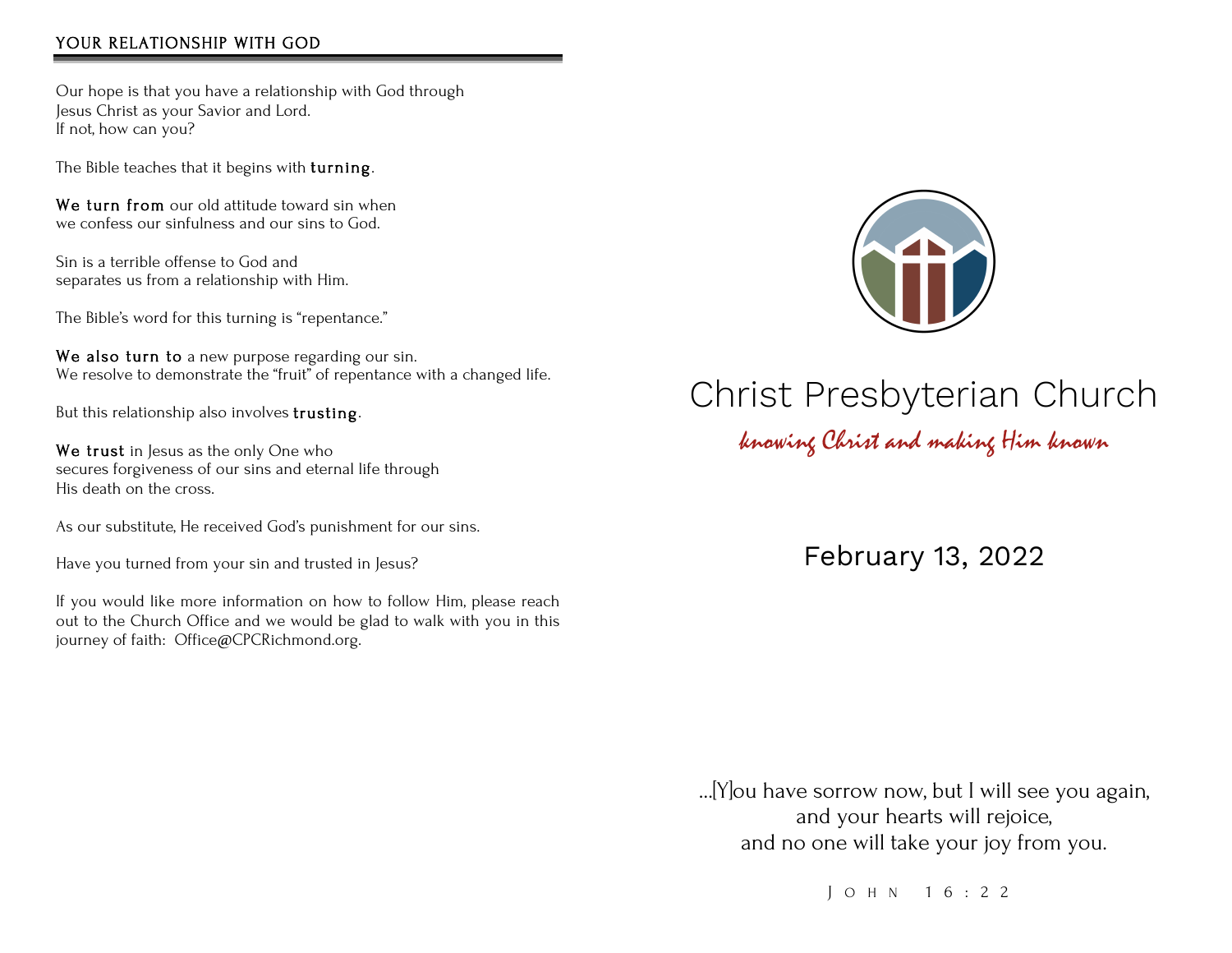### Worship Theme: The Christ Who Shines Through Our Affliction

Music to Prepare Our Hearts

Call to Worship Psalm 28:7-9

Blessed be the Lord! For He has heard the voice of my pleas for mercy.

The Lord is my strength and my shield; in Him my heart trusts, and I am helped; my heart exults, and with my song I give thanks to Him.

> The Lord is the strength of His people; He is the saving refuge of His anointed.

Oh, save Your people and bless Your heritage! Be their Shepherd and carry them forever!

#### Invocation

### **MUSIC**

 "Promises" words and music by Aaron Moses | Dante Bowe | Joe L. Barnes | Keila Alvarado | Lemuel Marin | Phillip Carrington Gaines © 2020 Bethel Worship Publishing (Admin. by Bethel Music Publishing) Capitol CMG Paragon (Admin. by Capitol CMG Publishing) ForTheDreamers Publishing (Admin. by Capitol CMG Publishing) JDW Legacy Publishing (Admin. by Capitol CMG Publishing) Aaron Moses Chiriboga Music (Admin. by Essential Music Publishing LLC) Maverick City Publishing (Admin. by Heritage Worship Publishing)

LK Collective (Admin. by Watershed Music Group (Admin. by Capitol CMG Publishing)) Used by permission. CCLI License # 141009

"Blessed Assurance" words and music by Chris Brown | Fanny Jane Crosby | Mack Brock | Phoebe Palmer Knapp © 2013 Be Essential Songs (Admin. by Essential Music Publishing LLC) Elevation Worship Publishing (Admin. by Essential Music Publishing LLC) Used by permission. CCLI License # 141009

"Good Good Father" words and music by Anthony Brown | Pat Barrett © 2014 Capitol CMG Paragon (Admin. by Capitol CMG Publishing) Common Hymnal Publishing (Admin. by Capitol CMG Publishing) Housefires Sounds (Admin. by Capitol CMG Publishing) sixsteps Music (Admin. by Capitol CMG Publishing) Tony Brown Publishing Designee (Admin. by Capitol CMG Publishing) Vamos Publishing (Admin. by Capitol CMG Publishing) worshiptogether.com songs (Admin. by Capitol CMG Publishing) Used by permission. CCLI License # 141009

"Yet Not I But Through Christ In Me" words and music by Jonny Robinson | Michael Farren | Rich Thompson

© 2018 CityAlight Music (Admin. by Capitol CMG Publishing (Integrity Music, David C Cook)) Farren Love And War Publishing (Admin. by Capitol CMG Publishing (Integrity Music, David C Cook)) Integrity's Alleluia! Music (Admin. by Capitol CMG Publishing (Integrity Music, David C Cook)) Used by permission. CCLI License # 141009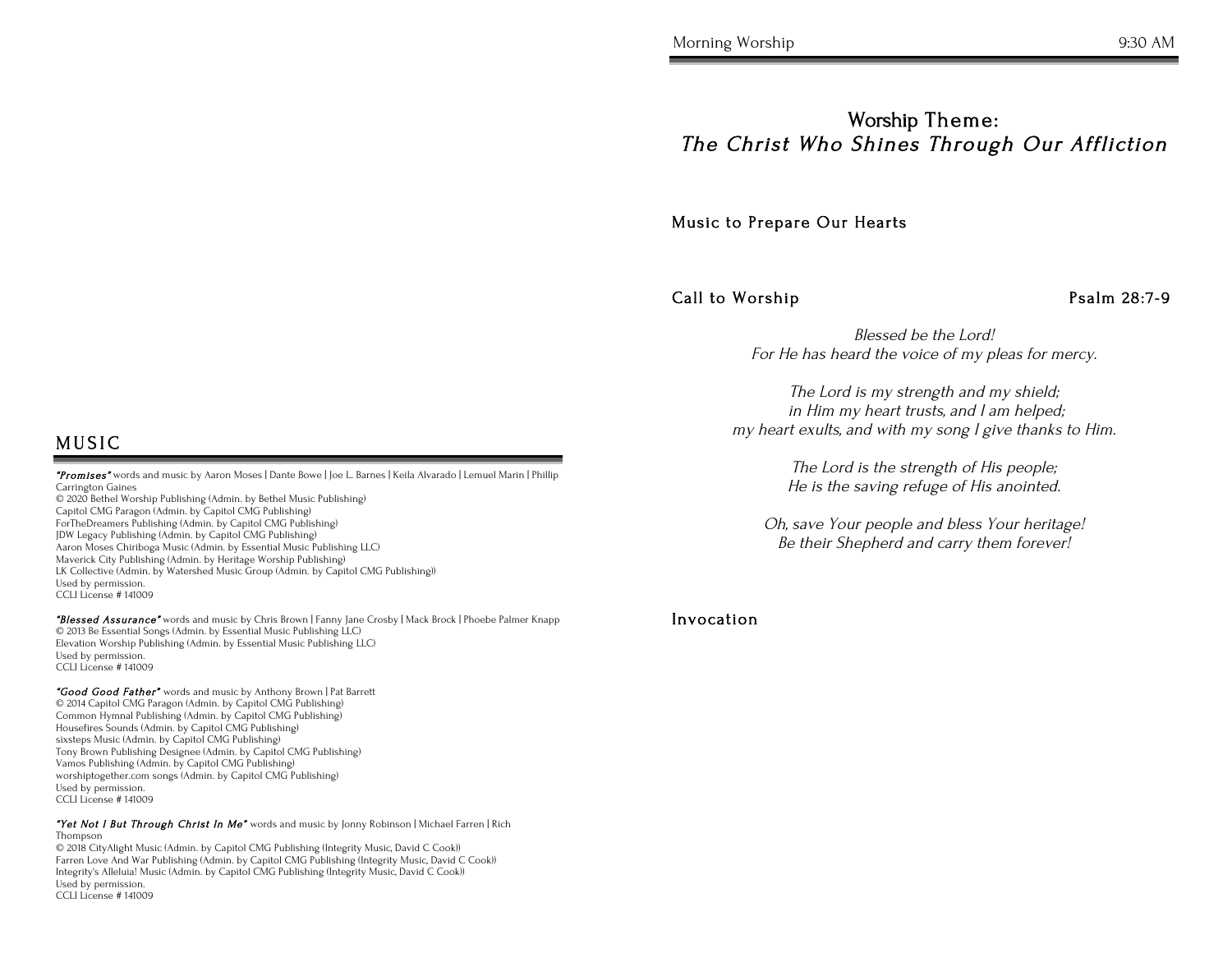Song "Promises"

Song  $"Good Good Father"$ 

Song  $\bullet$  "Blessed Assurance"

Ministry Highlight Birthright

#### Corporate Confession of Sin

Loving and gracious Father, the more I delve into the depths of my sin, the uglier and more heinous it becomes. If I promise to do better, I am a liar. If I try to clean myself up, I am a fraud. If I give because I feel guilty, I am a schemer. If I serve to feel good about myself, I am self-righteous. If I pray only to get what I want, I am self-serving. If I read Your Word so You will be pleased with me, I am a manipulator. The selfish motivations of even my best actions are un-holy, un-pleasing, and un-like the One in Whose image I am created. Give me a total reliance upon, and utter amazement at, the life-saving, life-changing, life-giving nature of Your grace and mercy through Your Son Jesus Christ, in Whose Name I pray. Amen.

## ertical contracts of Pardon Psalm 103:10-12

He does not deal with us according to our sins, nor repay us according to our iniquities.

For as high as the heavens are above the earth, so great is His steadfast love toward those who fear Him;

as far as the east is from the west, so far does He remove our transgressions from us. Prayers of the People

Sermon Series:

RE: JOICE Letter to the Philippians GARDLESS

> This Week: Philippians 1:1-18 Pastor Rich Hawkins